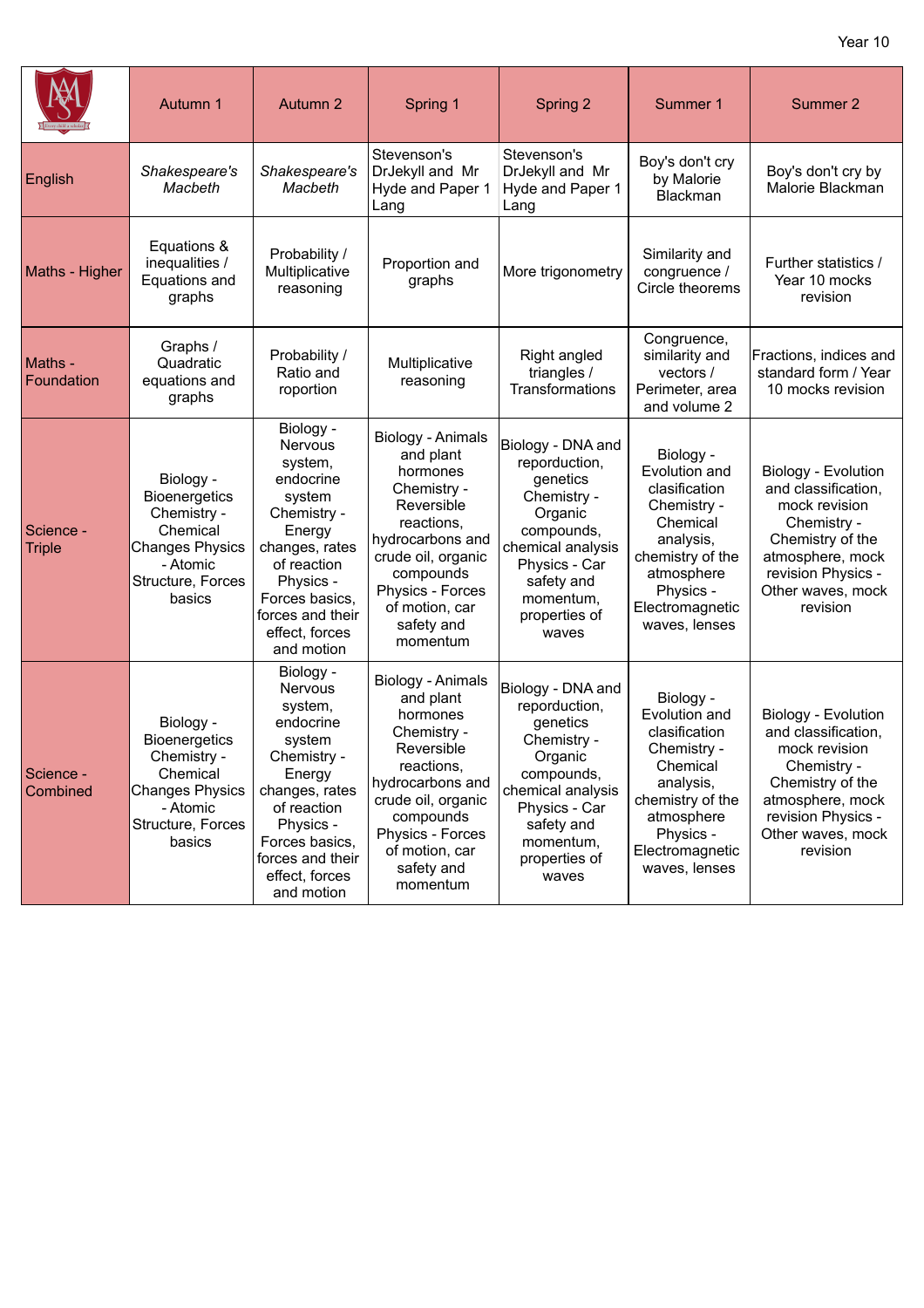| Art                 | <b>Texture</b><br>Core<br>Knowledge How to<br>record Texture?<br>How do Artist's use<br>Texture? Picture<br>Research<br><b>Artist Research</b><br>Writing about<br>artists work, style<br>and mood<br>Peter Randall Page<br>Carol Wyss<br>Karl Blossfeldt<br>Albrecht Durer<br>Ernst Haeckel Key<br><b>Skills</b><br>Mark-making<br>Pen & Ink<br>and ink<br>Oil Pastel resist<br>rcolour<br>Ink and bleach<br>Experimenting<br>Mixed Media<br>Drawing on Collage<br>Print-making | <b>Texture</b><br>Core<br>Knowledge How<br>to record<br>Texture? How<br>do Artist's use<br>Texture?<br>Picture<br>Research<br>Artist Research<br>Writing about<br>artists work,<br>style and mood<br><b>Key Skills</b><br>Mark-making<br>Pen & Ink<br>nd ink<br>Oil Pastel resist<br>Pen on<br>lır<br>Ink and bleach<br>Experimenting<br>Mixed Media<br>Drawing on<br>Collage<br>Print-making | <b>Texture</b><br>Core<br>Knowledge How<br>to record Texture?<br>How do Artist's<br>use Texture?<br>Picture Research<br><b>Artist Research</b><br>Writing about<br>artists work, style<br>and mood<br><b>Key Skills</b><br>Mark-making<br>Pen & Ink<br>and ink<br>Oil Pastel resist<br>Pen on<br>bur<br>Ink and bleach<br>Experimenting<br>Mixed Media<br>Drawing on<br>Collage<br>Print-making | Core<br>Texture<br>Knowledge How<br>to record Texture?<br>How do Artist's<br>use Texture?<br>Picture Research<br>Artist Research<br>Writing about<br>artists work, style<br>and mood, How to<br>develop Ideas,<br>How to respond to<br>the work of an<br>Artist<br><b>Key Skills</b><br>Mark-making<br>Pen & Ink<br>and ink<br>Oil Pastel resist<br>Pen on<br>bur<br>Ink and bleach<br>Experimenting<br><b>Mixed Media</b><br>Drawing on<br>Collage<br>Print-making | Portraits<br>Core Knowledge<br>Proportions,<br>Lighting, tone,<br>contrast,<br>highlights,<br>Chiaroscurro,<br>Identity,<br><b>Core Skills</b><br>Accuracy drawing<br>from observation.<br>realism, Creating<br>tones and<br>highlights,<br>analysing the work<br>of an artist,<br>responding to the<br>work of an artist | Portraits<br>Core<br>Knowledge<br>Proportions, Lighting,<br>tone, contrast,<br>highlights,<br>Chiaroscurro,<br>Identity,<br>Core Skills Accuracy<br>drawing from<br>observation, realism,<br>Creating tones and<br>highlights, analysing<br>the work of an artist.<br>responding to the<br>work of an artist |
|---------------------|----------------------------------------------------------------------------------------------------------------------------------------------------------------------------------------------------------------------------------------------------------------------------------------------------------------------------------------------------------------------------------------------------------------------------------------------------------------------------------|-----------------------------------------------------------------------------------------------------------------------------------------------------------------------------------------------------------------------------------------------------------------------------------------------------------------------------------------------------------------------------------------------|-------------------------------------------------------------------------------------------------------------------------------------------------------------------------------------------------------------------------------------------------------------------------------------------------------------------------------------------------------------------------------------------------|---------------------------------------------------------------------------------------------------------------------------------------------------------------------------------------------------------------------------------------------------------------------------------------------------------------------------------------------------------------------------------------------------------------------------------------------------------------------|---------------------------------------------------------------------------------------------------------------------------------------------------------------------------------------------------------------------------------------------------------------------------------------------------------------------------|--------------------------------------------------------------------------------------------------------------------------------------------------------------------------------------------------------------------------------------------------------------------------------------------------------------|
| Computer<br>Science | 1.1 Systems<br>architecture, 1.2<br>Memory and<br>storage                                                                                                                                                                                                                                                                                                                                                                                                                        | 1.3 Computer<br>networks,<br>connections<br>and<br>protocols, 1.4<br>Network<br>security                                                                                                                                                                                                                                                                                                      | 1.5 Systems<br>software<br>1.6 Ethical, legal,<br>cultural and<br>environmental<br>impacts of digital<br>technology                                                                                                                                                                                                                                                                             | based on visual<br>Programming in<br>Python                                                                                                                                                                                                                                                                                                                                                                                                                         | Programming in<br>Python                                                                                                                                                                                                                                                                                                  | Comp 1 Revision                                                                                                                                                                                                                                                                                              |
| Dance               | Set Phrase 1<br>Dance Anthology                                                                                                                                                                                                                                                                                                                                                                                                                                                  | Set phrase 1<br>Dance<br>Anthology                                                                                                                                                                                                                                                                                                                                                            | Performance in a<br>Group<br>Dance Anthology                                                                                                                                                                                                                                                                                                                                                    | Performance in a<br>Group<br>Dance Anthology                                                                                                                                                                                                                                                                                                                                                                                                                        | Choreography<br>Dance Anthology                                                                                                                                                                                                                                                                                           | Choreography<br>Dance Anthology                                                                                                                                                                                                                                                                              |
| Drama               | <b>Blood Brothers</b><br>(theory and<br>practical lessons)<br>+ Key Actors                                                                                                                                                                                                                                                                                                                                                                                                       | <b>Blood Brothers</b><br>(theory and<br>practical<br>lessons) + DNA                                                                                                                                                                                                                                                                                                                           | <b>Blood Brothers</b><br>(theory and<br>practical lessons)<br>+ Stanslavski                                                                                                                                                                                                                                                                                                                     | <b>Blood Brothers</b><br>(theory and<br>practical lessons)<br>+ Brecht                                                                                                                                                                                                                                                                                                                                                                                              | <b>Blood Brothers</b><br>(theory and<br>practical<br>lessons) +<br>Contempory<br>Playwrights                                                                                                                                                                                                                              | <b>Blood Brothers Mock</b><br>Exam, Practical Mock<br>Exam, Devising                                                                                                                                                                                                                                         |
| <b>DT</b>           | <b>GCSE NEA</b><br>rehearsal: AQA<br>content and<br>Google slides,<br><b>Skills</b><br>assessments                                                                                                                                                                                                                                                                                                                                                                               | <b>GCSE NEA</b><br>rehearsal:<br>Designer<br>influences:<br>exam content<br>and practical<br>skill<br>development                                                                                                                                                                                                                                                                             | <b>GCSE NEA</b><br>rehearsal:<br>Designer<br>influences product<br>development,<br>realising design<br>ideas                                                                                                                                                                                                                                                                                    | <b>GCSE NEA</b><br>rehearsal:<br>Contextual<br>analysis, research<br>plans                                                                                                                                                                                                                                                                                                                                                                                          | <b>GCSE</b><br><b>NEArehearsal:</b><br>Design briefs,<br>specifications                                                                                                                                                                                                                                                   | <b>GCSE NEA Section</b><br>A: Contextual<br>analysis, research,<br>consumers                                                                                                                                                                                                                                 |
| French              | Talking about friends and family<br>relationships and how to make<br>arrangements to go out.                                                                                                                                                                                                                                                                                                                                                                                     |                                                                                                                                                                                                                                                                                                                                                                                               | Talking about<br>sport and how to<br>use technology<br>from an identity<br>and culture<br>perspective. Also<br>discussing reading<br>habits and music.                                                                                                                                                                                                                                          | Describing daily<br>life and how to<br>shop for clothes to<br>attend festivals<br>and traditions.                                                                                                                                                                                                                                                                                                                                                                   | Talking about<br>where you live<br>and what you<br>can do there.<br>Revising places<br>in a town and<br>asking a way.                                                                                                                                                                                                     | Interleaving revision<br>of the year to push<br>towards Higher tier<br>particularly in writing<br>skills                                                                                                                                                                                                     |
| Geography           | The Challenge of<br>Natural Hazards                                                                                                                                                                                                                                                                                                                                                                                                                                              | The Challenge<br>of Natural<br>Hazards/The<br>Living World                                                                                                                                                                                                                                                                                                                                    | Hot<br>Deserts/Physical<br>Landscapes in the<br>UK                                                                                                                                                                                                                                                                                                                                              | Urban Issues and<br>Challenges/Physic<br>al Landscapes in<br>the UK                                                                                                                                                                                                                                                                                                                                                                                                 | The Changing<br>Economic<br>World/Urban<br>Issues and<br>Challenges                                                                                                                                                                                                                                                       | Changing Economic<br>World/The challenge<br>of resource<br>management                                                                                                                                                                                                                                        |

Year 10